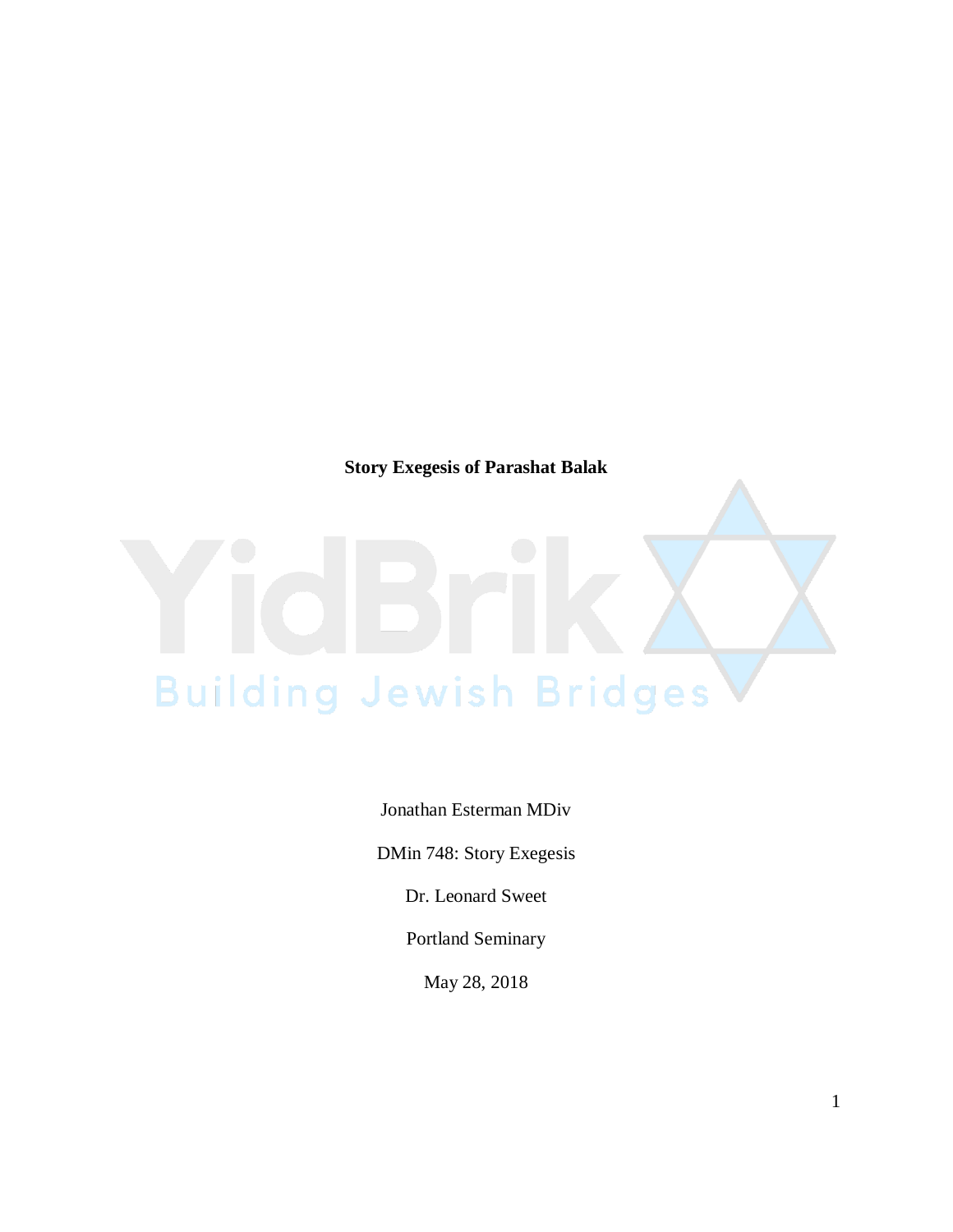The story I wish to illuminate and tell is found in Parashas Balak in the Torah. Parashas Balak is located in BaMidbar  $22<sup>1</sup>$  In many ways, this is a tale as old as time. Imagery found in the Torah, true as it can be. A prophet takes the center stage, barely prepared for the raw power he faces off against. The prophet wasn't the smallest bit afraid, which is of some dismay, and brings us full circle to the true family message of the beauty of a humble man and the terror of a vicious beast. We read the story ever just the same year after year, and find new meanings in metaphors that are ever a surprise, yet we nonetheless walk away from the event ever as before, just as sure of the tale as we are sure as the sun will rise.

It is a showdown, the best type of archetype stories that children love to hear, a showdown of the messenger of G-d and the messenger of the pagans. In a battle pit against one another, the messenger of G-d takes barely even a footnote in the actual story itself, yet the Jewish heritage and tradition to the story shows how critical a role this small indentation is. This is an antihero tale as well, as we see who the main villain is cast to be brings forth a twist and keeps to the how fate has been cast, unable to yield against infinite force against him. Just as it is a tale of the path to the happiest place in the world, it is also a counter-culture view from today's society. Whereas we have Gandalf the Grey standing against a fiery beast to declare that the evil shall not pass, we instead find the true origin: a tale of an evil man, in many ways an assassin for hire, doing his worst to try to stop the ultimate good from passing through the way. With no further ado, it is my honor to tell the tale, true as ever and often overlooked in the whole of history, of Parashas Balak, the story of a sorcerer hired to stop the Jewish people. Spoiler alert: he failed.

 $\overline{a}$ 

<sup>&</sup>lt;sup>1</sup> BaMidbar (the desert) is known also as the Book of Numbers, despite the main events being in the desert and not necessarily about numbers.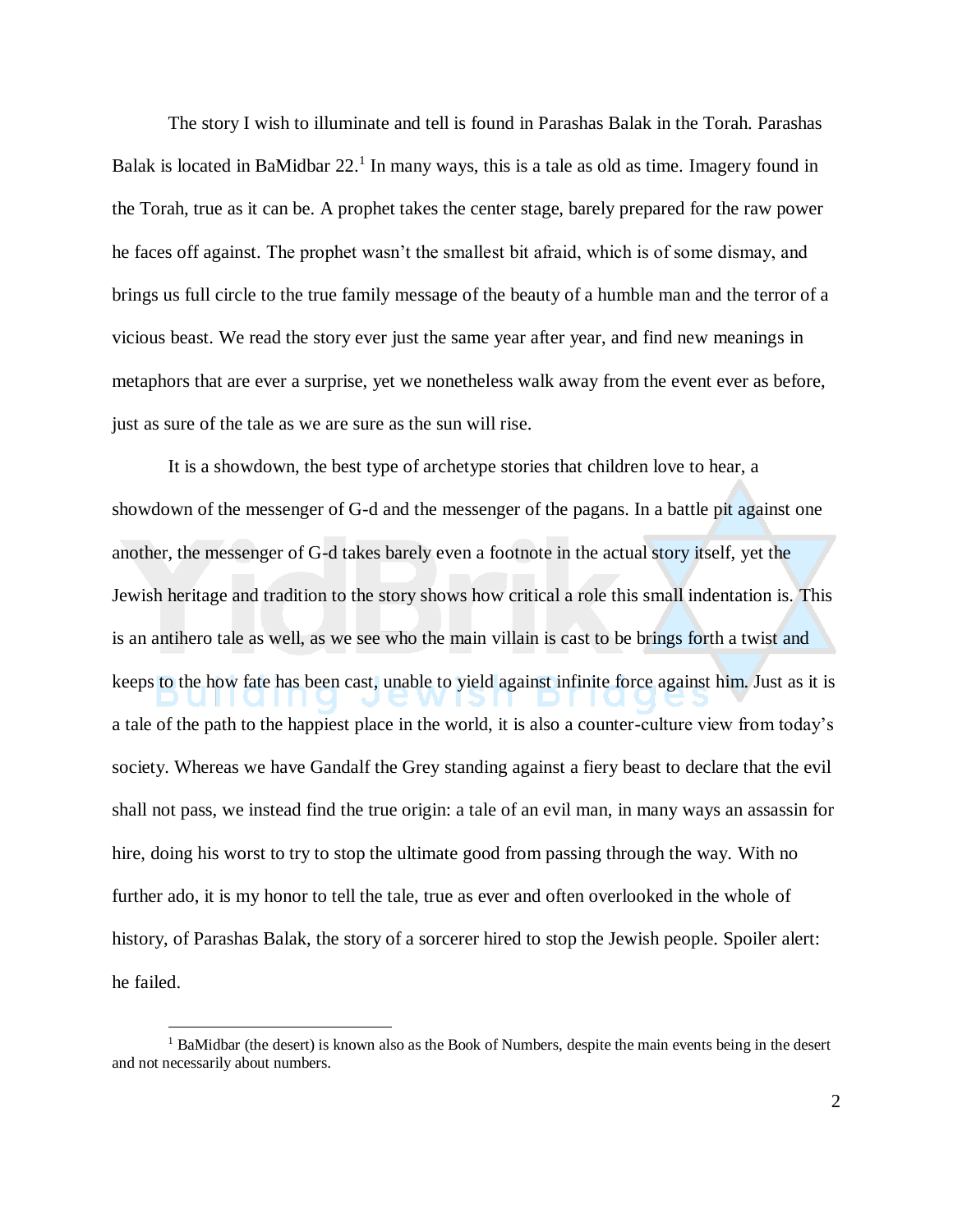The story opens with Balak, the son of Zippor. He saw what Israel did. They defeated the Amorites. As king of the Moabites, who stood in the way of Israel, he was fearful and took action. Ramban<sup>2</sup> notes that the story does not present him initially as king and that he was a mighty warrior promoted to the status of King because of the fear the Moabites had. Even worse, Rashi points out that Balak wasn't even a Moabite – he was a foreigner thrust into this position. Balak propositions Balaam, a renowned sorcerer, to curse the Israelites and prevent their eventual insurrection. How did Balak know to consult Balaam? These are questions that we must ask in the story for they show a greater narrative at hand – that HaShem guides every moment in history to be His Story. Moab was so afraid of the Jews, which outnumbered them, that they made peace with the Midianites to consult them about how Moses had succeeded thus far. The Midianites pointed out that Moses was a prophet and triumphed via his lips.<sup>3</sup> To defeat this, Balak chose one known to curse with his lips. Thus, Balaam. Moab and Midian approached Balaam to inquire and hire him to curse the Jewish people. The curse Balak requested was just send the Jews another way. Balaam, however, was purely evil and the opposite of Moses. Even though he was lesser than Moses, he represented the evil to balance the light. Balaam sought the destruction of the Jews, and the proof is in the narrative. As Balaam divined what he should do, HaShem spoke to him directly on the matter and forbade a curse. Nonetheless, Balaam continued his path. Balaam plays himself off as the "intermediary," but how he works with the delegates only leads to increase his potential reward and further inflame the wrath of G-d.

 $\overline{a}$ 

<sup>&</sup>lt;sup>2</sup> The Artscroll Chumash contains commentary of the Rishonim, the early sages, along with the Torah portion.

<sup>3</sup> Service of the lips, *avodah,* is a worship and praise. It would make sense but when dealing with Hebrew, a picturesque language, one must recognize particular words are specifically placed not for exegesis but for illumination in the narraphor.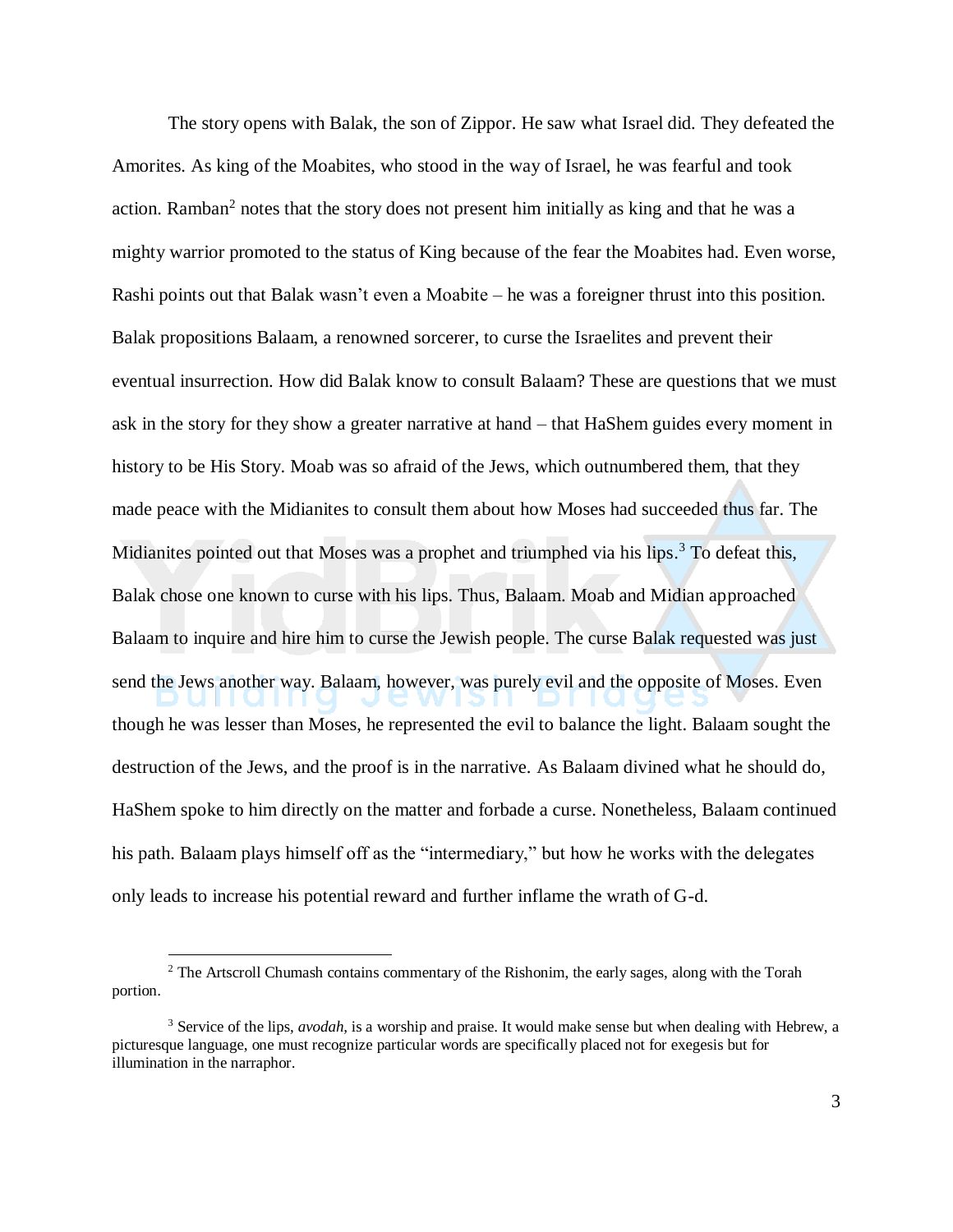Balaam panders on the proposition and finally wins his right to go with the delegates. He gets permission from HaShem to go and provide a blessing but he does not pass this along to Balak, in hopes of turning HaShem against Moses and win the defeat of the Jewish people. Along the way, an angel blocks the path to ward off Balaam's hope that he would be victorious in his curse. The she-donkey avoids the angel, as Rashi notes that animals can see the spiritual realm that humans cannot see (since we would be in constant fear if we were truly aware of our surroundings). The angel has a sword drawn, but this is not merely a sword, it is a clever metaphor. This metaphor symbolizes the rivalry between Jacob's "voice" of Torah and Esau's "sword." The angel blocked three times. Another metaphor: the three Patriarchs. The angel blocked to the right and to the left: had Avraham's progeny been to the side, Ishmael, they would have failed, but he stayed truth with Isaac. When the she-donkey could no longer move, we see Jacob and his offspring, who could not be cursed. The she-donkey spoke to show that G-d alone controls speech and that Balaam would have no choice but to bless. The she-donkey points out the three times she was struck for protecting her master, these three times a metaphor to the three festivals that where to come: Pesach, Shavuos, and Succos. Balaam threatened to kill her with a sword. Why? Could not a powerful prophet utter a single word of death? If not to a meager donkey, then how to a mighty nation? Balaam's eyes were then uncovered, further proof he was a false prophet since he could not plainly see a spiritual being. Balaam's persistence to travel is only fuel to the fire for the blessing he would have no choice but to give. So far, Balaam appears quite the fool, but not evil. Why then is he evil? As we have yet to see, since the story is not yet complete, there is more than meets the eye. Even here we learn a Jewish tradition of understanding that doesn't translate into the Christian Bible. We continually see it is a she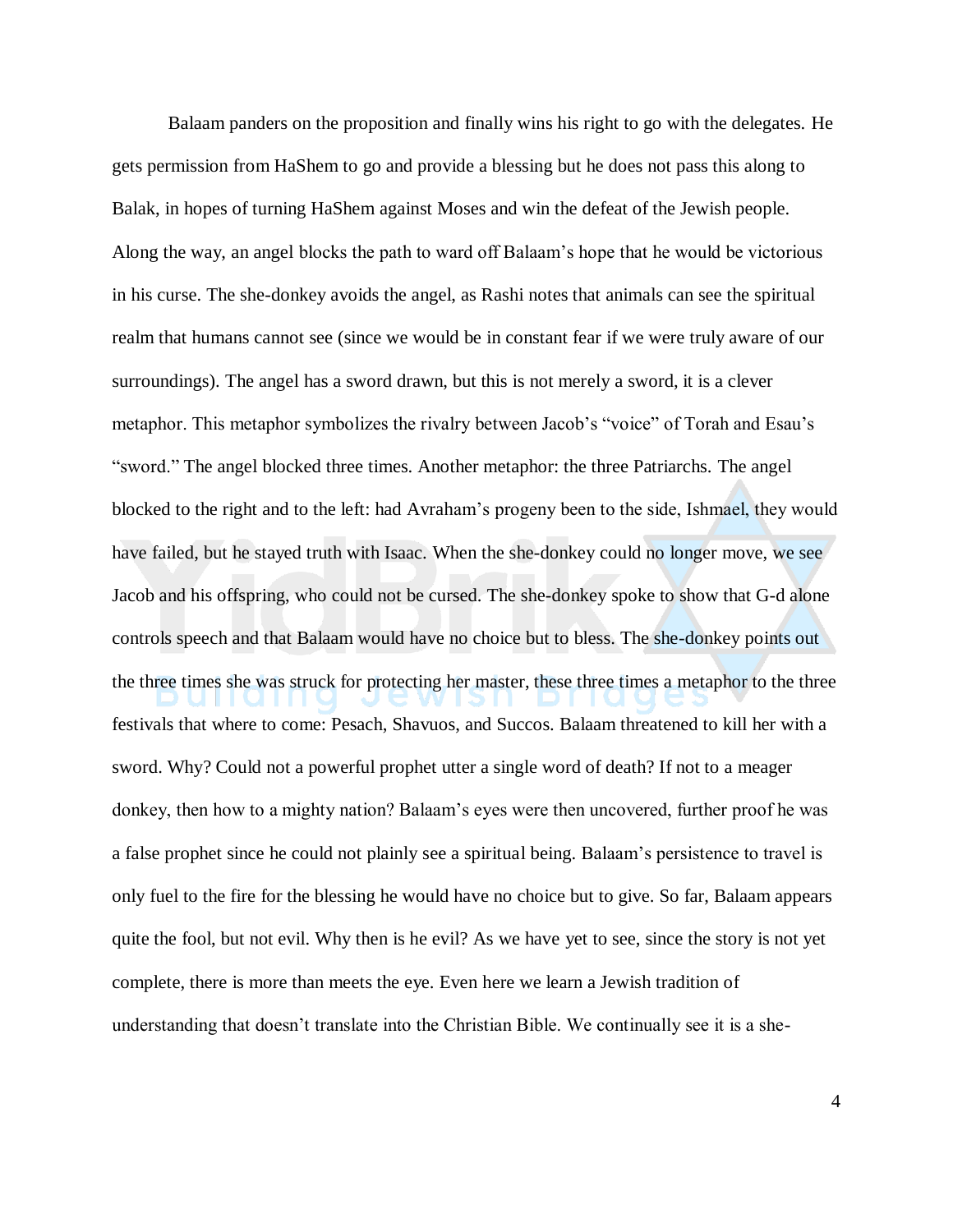donkey that has an interactive relationship with Balaam. Midrash tells us that this donkey was of special significance to the sorcerer as his carnal mate.

Moving forward, Balaam makes it to Balak. They exchange formalities and Balaam says he can only say what HaShem gives him to say. Here is where Balaam continues his evil ways – he tries to trick HaShem several times. Each idolatrous offering Balaam makes is located at one of the places where HaShem was angry against the Jewish people. Each time Balaam tried to incite G-d's anger against the Jewish people where they fell short, G-d used the moment to redeem and forgive the Jewish people of their fallen stature and turn the curse into a blessing. Three times Balaam tried to curse and instead blessed, a metaphor to the Patriarchs once again, that it is because of Avraham, Isaac, and Jacob that the Jewish people have a covenant. Balaam then prophesied, truly for once, the future greatness of Israel. Even in the face of HaShem's overpowering strength, Balaam still persisted for his evil means.

In the midst of the silent true prophet, his oppositional force that is ever prevalent in the story but never needing to take the role himself (Moses), Balaam took the stage and arranged with Balak to lead the Jewish people to sin. Despite everything HaShem did to give Balaam and infinite level of grace, he threw it away and told Balak to have his people, the Moabites, do as they do best: engage in sexual sin to lead the Jewish people astray. It is with this final coup d'eta that Balaam was victorious, yet only for a brief moment. For at that time, there is always a deliverer for the Jewish people, from Genesis to the end of the world, every generation has a potential messiah, and in this moment Phinehas stepped forward and thrust the spear that halted the plague that took 24,000 Jewish souls.

Even in the darkest of moments, where it seems defeat is nigh, there is always a light at the end of the tunnel. HaShem ended the plague with the declaration against sin. It would seem

5